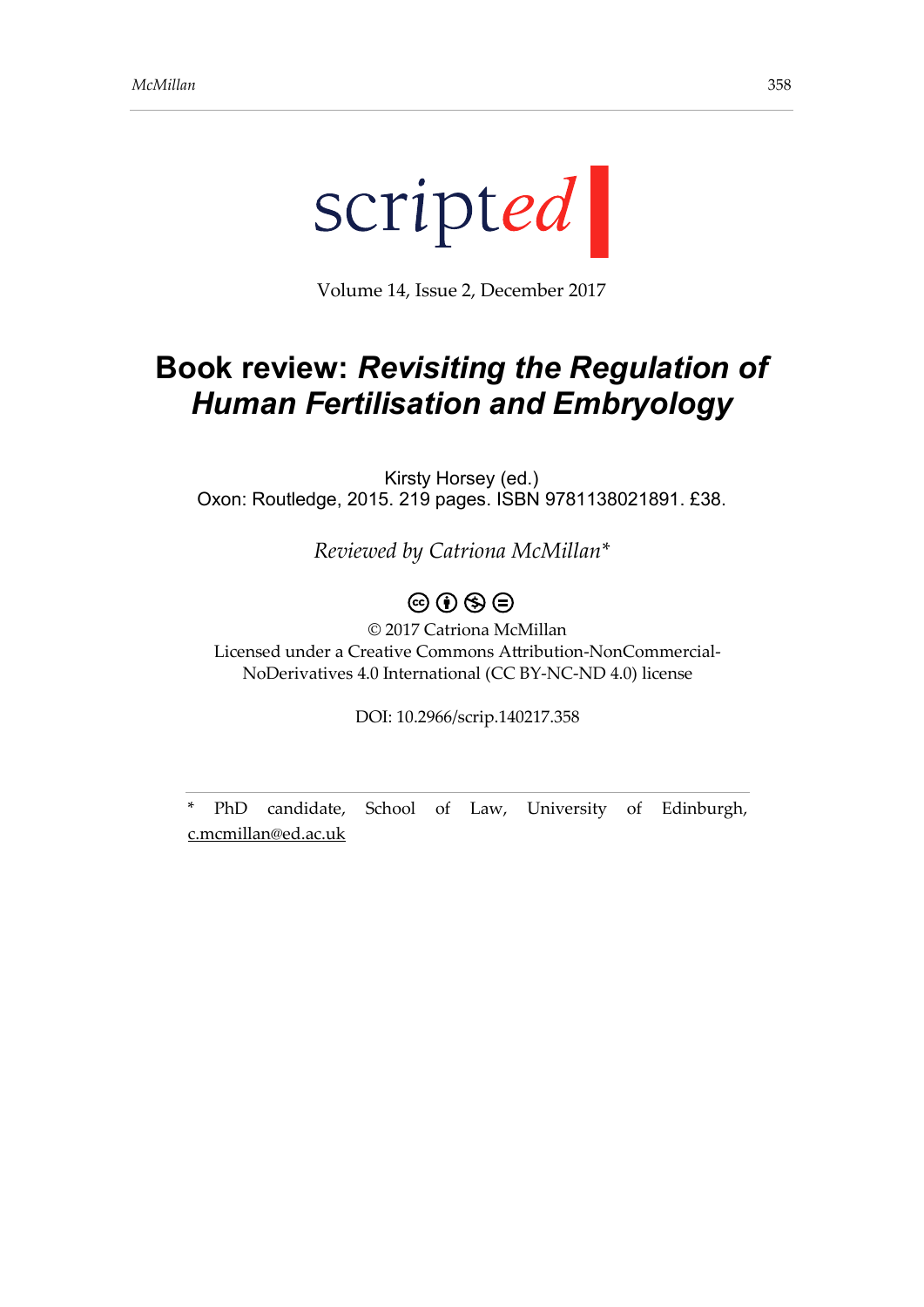-

*Revisiting the Regulation of Human Fertilisation and Embryology* asks an increasingly iterated question in the field of human reproductive law and ethics: has the Human Fertilisation and Embryology Act 2008 ("the 2008 Act") achieved its stated aim of being "fit for purpose"? It asks and responds to this question in a series of contributions from leading international authors, $1$  who critically explore some of the novel challenges and risks that have emerged in light of human fertilisation and embryology technologies and techniques, both new and old.<sup>2</sup> Each chapter in this book addresses a key topic from the field, including: preimplantation genetic diagnosis ("PGD"); sex selection; compensating reproductive harms, and surrogacy in the UK. These explorations are not limited to UK law only, with some chapters looking at Canadian or Australian law (both of which have substantial similarities to the UK's legal framework).

The series of contributions opens with a chapter by the book's editor, Kirsty Horsey (University of Kent), who articulates the aims of the book and gives a brief and effective analytical overview of the development of the regulation of human fertilisation and embryology in the UK. As she states:

This book represents a snapshot of opinions on various aspects of the 2008 Act and comparative legislation, analysing and considering whether its provisions go far enough (or even too far) and meet the aim of bringing and keeping the law up to date. (p. 6)

<sup>&</sup>lt;sup>1</sup> Many of the book's contributors also contributed to a similar, earlier collection that is part of the same series. See Kirsty Horsey and Hazel Biggs (eds.), *Human Fertilisation and Embryology: Reproducing Regulation* (Oxon: Routledge-Cavendish, 2007).

<sup>2</sup> The book was published as part of a series, *Biomedical Law and Ethics Library* (edited by Sheila AM McLean), which analyses the legal and ethical questions raised by recent developments in science, healthcare, politics, and society.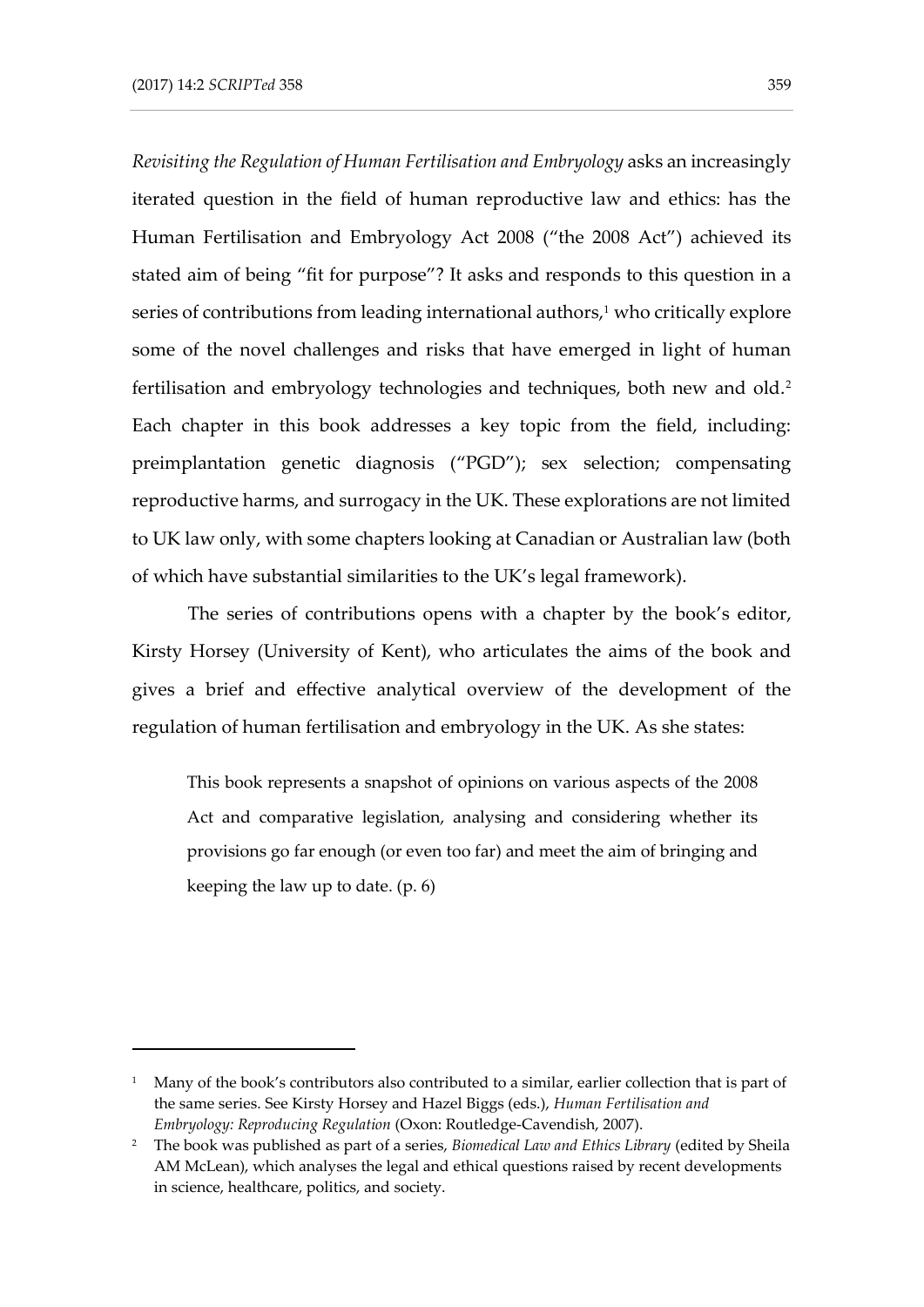-

Here she also provides an overview of each chapter, and each of the topics discussed in the volume, which serves as a useful introduction, especially for the uninitiated reader.

Eric Blyth (University of Huddersfield) considers the first theme of the collection, the revised '"welfare of the child" clause within the 2008 Act. Blyth provides a comprehensive review of key sources of review and reform on this matter, which stemmed from initiatives by Parliament, government and regulatory bodies, including House of Commons Science and Technology Committee inquiry and Human Fertilisation and Embryology Authority consultation. He concludes by combining his review with evidence from empirical studies, and emphasises that one must ask whether this change in wording has caused any practical shift in parental or professional behaviour. As he queries: "what was the point?" (p. 26). In doing so, Blyth effectively highlights the seemingly purely symbolic effect of this change in wording.

In Chapter 3, Emily Jackson (LSE) then considers the relatively modern and understudied phenomenon of "DIY assisted conception". Here, she assesses both the law's failure to regulate private arrangements $^3$  and the dangers that these pose for individuals. Positing that DIY assisted conception now coexists with strictly regulated fertility treatments in the UK, she considers whether this "regulatory vacuum" (p. 31) within the framework indeed matters. In order to answer this, Jackson gives a detailed overview of the regulatory gaps and case law in this area, highlighting the complications for this phenomenon arising as result of surrogacy, cross-border reproductive treatment and "internet-assisted conception" (p. 39). She concludes by emphasising that we require information

<sup>&</sup>lt;sup>3</sup> Where a man provides sperm for a woman who wishes to self-inseminate, a practice that has increased dramatically because of the internet.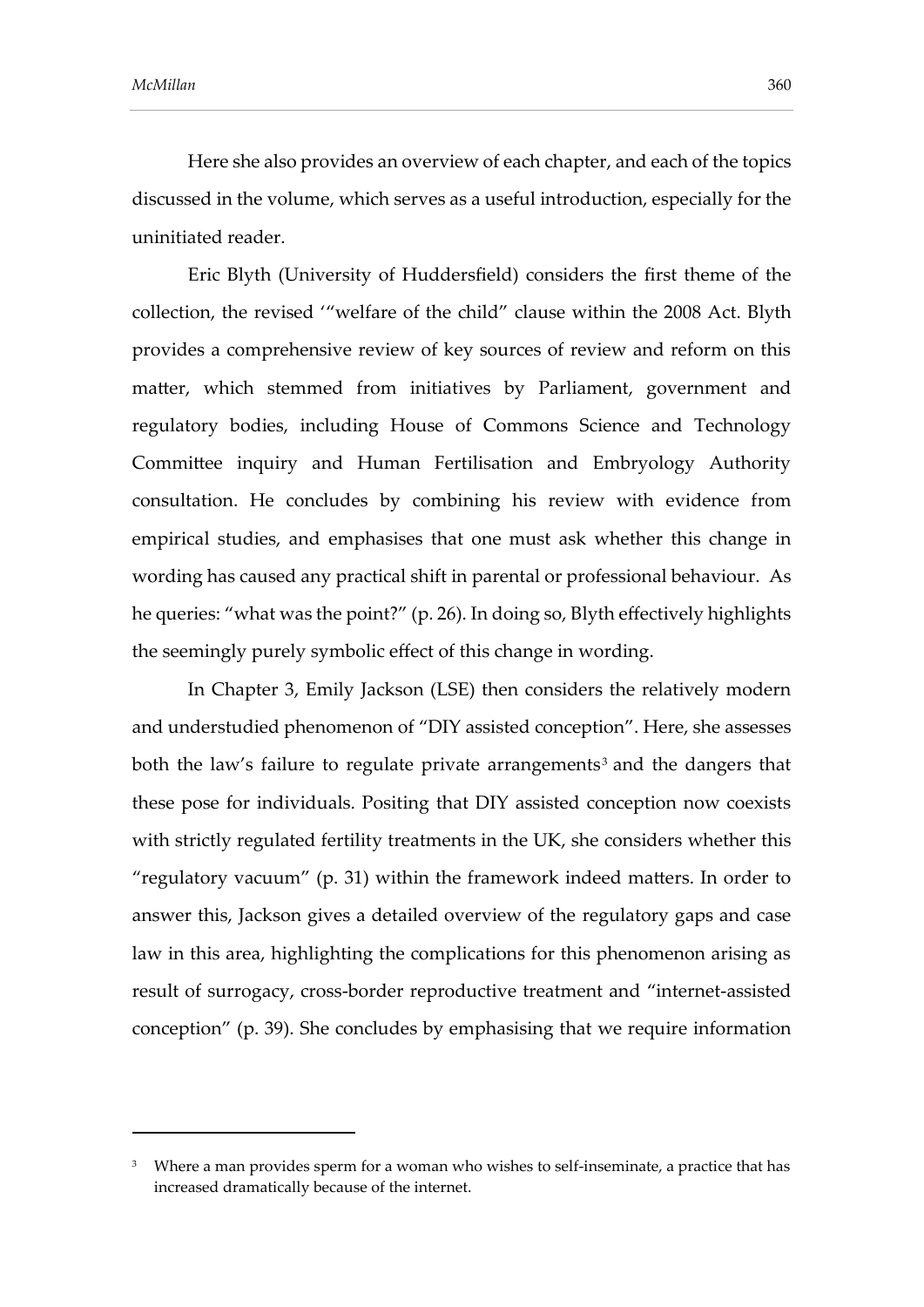about the risks of unregulated treatment (and the benefits of regulated treatment) to be made more widely available.

In Chapter 4, Helen Codd (University of Central Lancashire) discusses prisoner access to fertility treatments. She analyses two key cases on this topic (*Dickson*<sup>4</sup> and *Mellor*<sup>5</sup> ), and assesses their impact on prisoners' rights. In doing so, she highlights the different issues and challenges that arise when prisoners and their partners seek access to fertility treatment services in the UK.

Karen Devine (University of Kent) considers an alternative approach to fertility treatments, "benefits in kind," in Chapter 5. Here she points out that the process of egg sharing<sub>6</sub> can leave non-affluent women in a disadvantaged position, and proposes a solution whereby women use and exchange a different biological material, namely umbilical cord blood stem cells. For Devine, replacing this with the use and exchange of eggs would not only lead to more equal access to fertility treatment services, but also increase the bank of umbilical cord blood stem cells, which is a much-needed medical resource. She accepts that her proposal is "not a perfect model" (p. 77), but argues that the potential benefits make it worthy of serious consideration.

*Revisiting the Regulation of Human Fertilisation and Embryology* is apt in its study of legal and ethical controversies under the HFE Act, old and new. In Chapter 6, Jeanne Snelling and Colin Gavaghan (both University of Otago) evaluate whether the 2008 Act is "fit for purpose" as per its regulation of PGD. They suggest not only that the amendments failed add any "clarity, or consistency" (p. 80) to the matter, but also that the Act left the key question of the extent of the legitimacy of the state's role in regulating reproduction

-

<sup>4</sup> Dickson and Another v United Kingdom (2008) 46 EHRR 41.

<sup>&</sup>lt;sup>5</sup> The Queen on the Application of Mellor v Secretary of State for the Home Department [2001] 3 WLR 533.

<sup>6</sup> Often-controversial schemes that have been around for some time.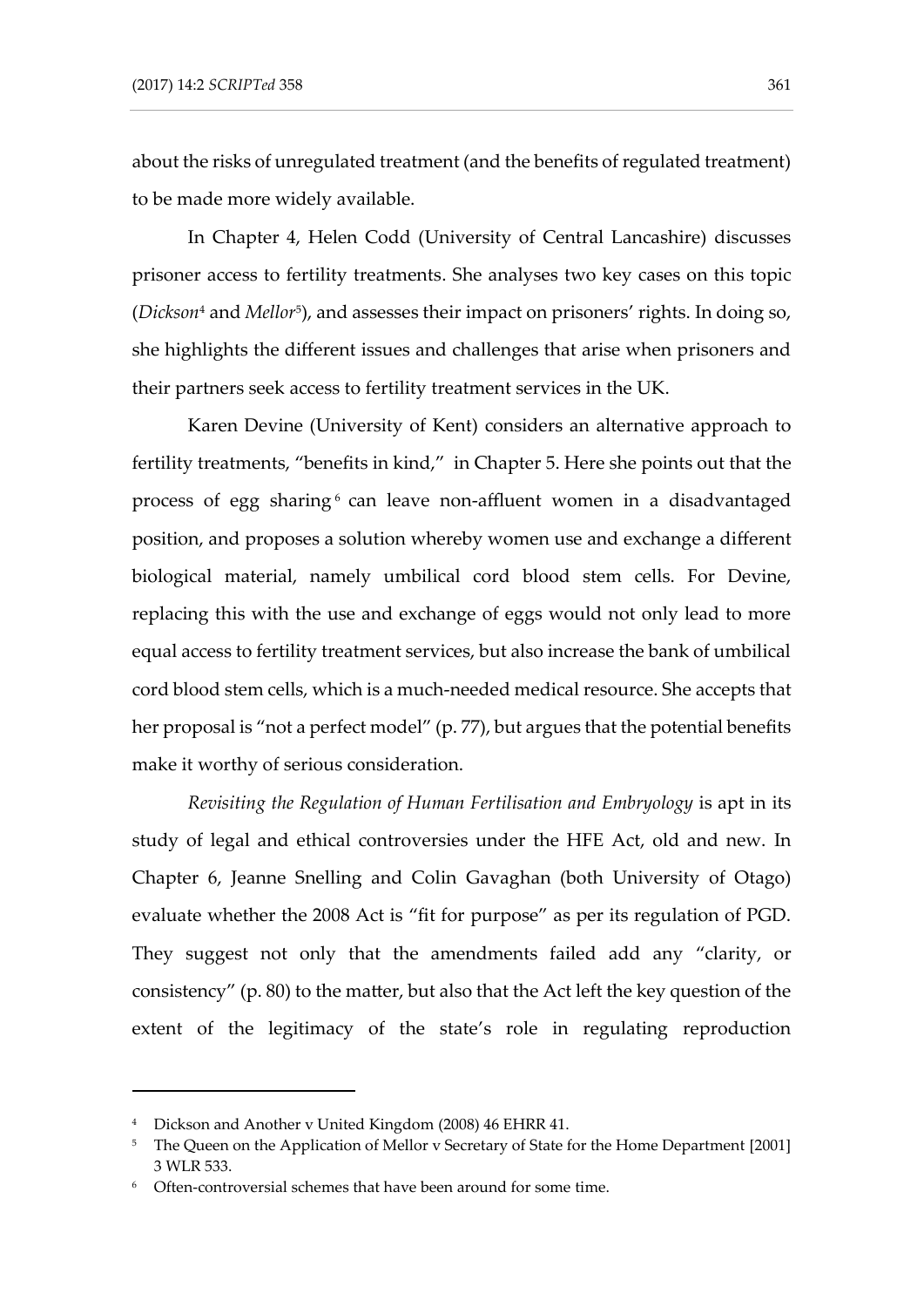unaddressed. The subject of Chapter 7 is an equally controversial topic; the new regulation of mitochondrial donation in the UK is particularly topical. Laura Riley (Genomics England) provides an overview of some of the ethical and legal issues arising from regulation of this relatively new technique, which, at the time of writing, was about to be voted on in Parliament.

In Chapter 8, Kirsty Horsey and Katia Neofytou (University of Kent) consider the UK's regulatory approach to surrogacy, a treatment often forgotten in the midst of the new technologies of recent years. After providing a brief overview of surrogacy law in the UK, they assess what they label as "twenty-first Century surrogacy problems" (p. 117), which they argue have stemmed from both globalisation, and the inertia of UK regulation with respect to surrogacy. Finally, they explore models of surrogacy regulation in Greece and Israel, noting the lessons that UK law could learn from them. Their exploration concludes with a convincing call for reform in this area, noting the benefits to safety and fairness this may bring.

In Chapter 9, Eric Blyth and Lucy Frith (University of Liverpool) discuss national regulatory regimes that "actively facilitate" (p. 137) those born from donor conception to trace the identity of his/her donor. They provide an outline of the legal frameworks in each of the 11 jurisdictions examined, which, by their own admission, preclude them from providing detailed discussion of these due to space. This summary is nonetheless quite comprehensive, and highlights the change in trend (internationally) toward the "opening up of gamete donation" (p. 149).

Antony Blackburn-Starza (University of Kent) then provides a rather philosophical examination of compensation for reproductive harms in the context of modern assisted conception. Here he provides an outline of, what he suggests is, the law's failure to provide a characterisation of harms arising from errors in the provision of assisted reproductive services in the UK. He posits that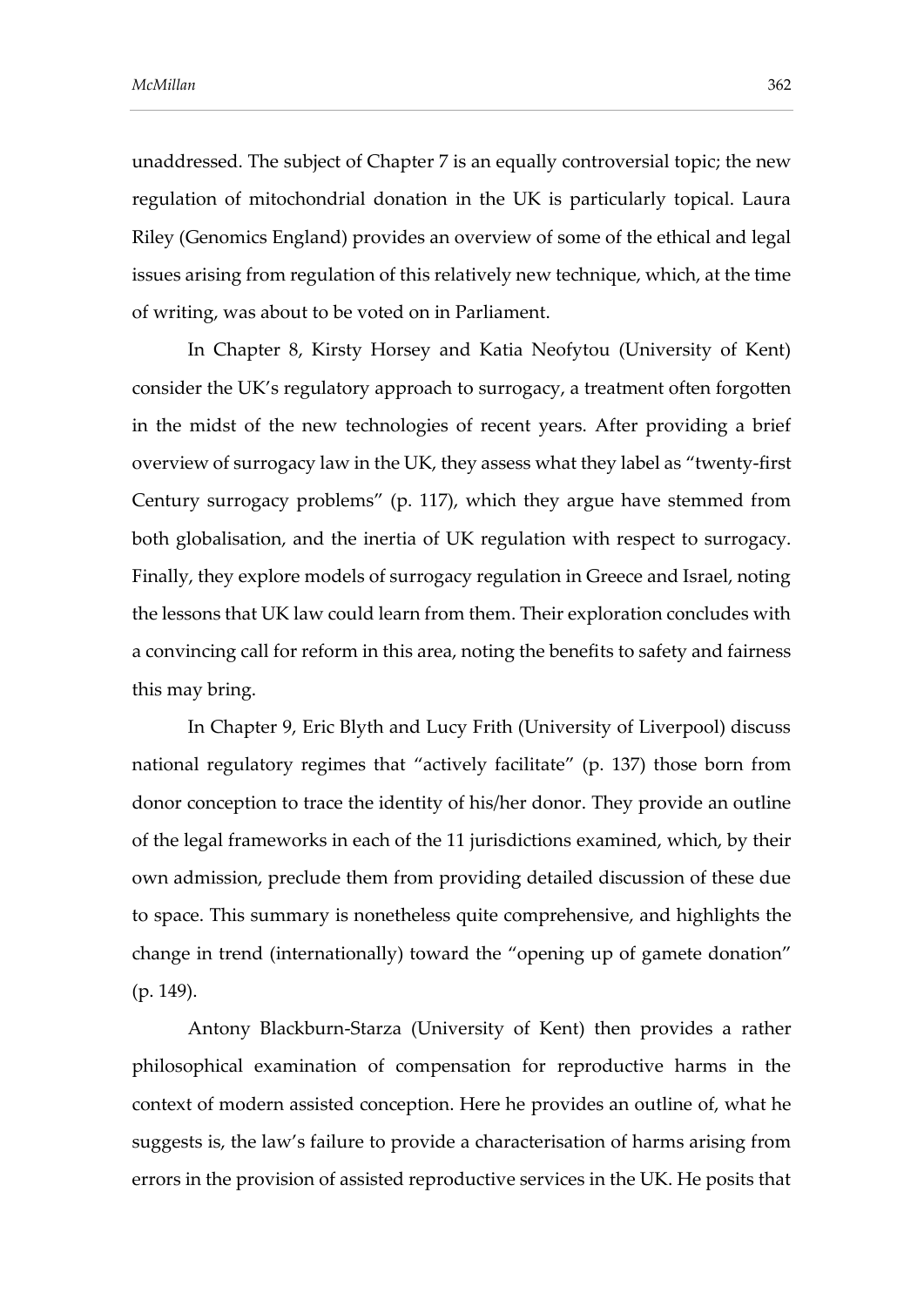this failure not only is in tension with the underpinning aims implied in the 2008 Act (i.e. recognition of the family and reproductive autonomy), but also falls "out of step" with modern trends in bioethical and legal scholarship. He thus makes an interesting case for the legal recognition of harm in this area by considering how a normative framework might be constructed.

The book then proceeds to discuss the international legal dimensions of human fertilisation and embryology. In Chapter 11, Pamela White (University of Kent) reviews Canada's Assisted Human Reproduction Act 2004 and its position after a key decision by Canada's Supreme Court in 2010. Looking at possibilities for the future in this area for Canada, she recommends the government revisit a number of aspects of the law, including the "criminal regime imposed by the Act" (p. 181), and the establishment of a central authority (similar to the UK's HFEA). Mirroring Snelling and Gavaghan's discussion in Chapter 6, in Chapter 12, Isabel Karpin (UoT Sydney) compares the PGD regulatory models of Australia and the UK. Here she critically assess forms of sex selection (to avoid the birth of a child with a "sex of gender related disorder") (p. 186) currently legal in both countries. In doing so, Karpin highlights medical sex selection as an example of gendered assumptions behind our framings of disability and notions of harm in the regulation of new technologies. The final contribution, in Chapter 13, also considers the jurisdictions of Australia and the UK. Anita Stuhmcke (UoT Sydney) considers both countries' judicial responses to international commercial surrogacy. By way of comparative analysis, she suggests that the law pertaining to surrogacy in both countries require urgent reform.

Overall, this edited collection provides a timely and effective overview and analysis on a wide range of legal and ethical issues pertaining to the amendments made by the 2008 Act. My one quibble is that it would have benefitted from a concluding chapter to draw threads between each chapter per the aim of the collection articulated in Chapter 1. Despite this, it is a thoughtfully